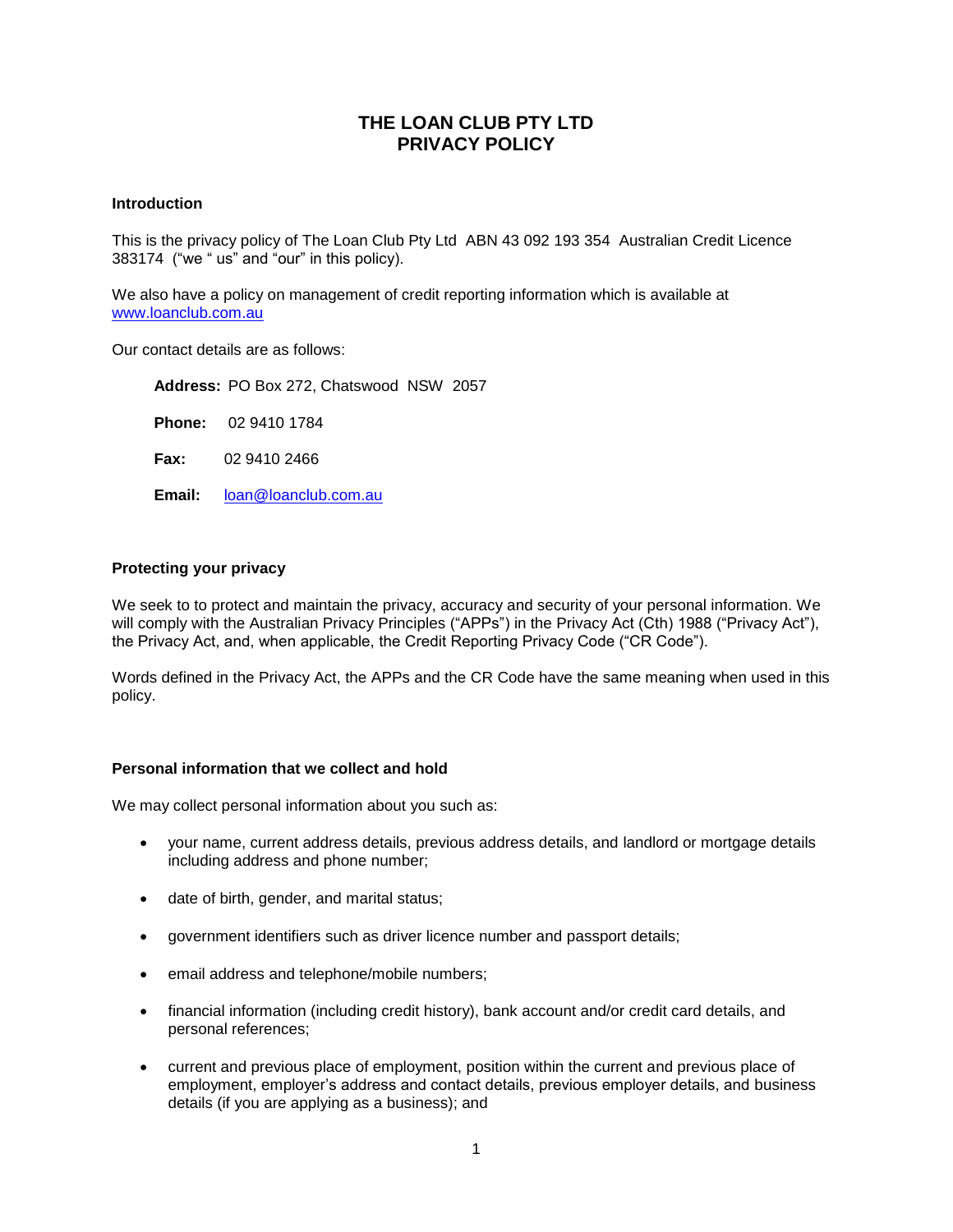• sensitive information about you in relation to insurance products or if you are seeking assistance with financial hardship.

We collect information about your accounts and transactions with us. We may also collect information when you use our websites. Please refer to the Websites section of this policy for further details.

If there is another applicant named in a credit application, you may need to provide their personal information, and you warrant that the other applicant has consented to the collection of their personal information for the reasons it is being collected.

#### **How we collect personal information**

We collect personal information in a variety of ways. Mainly we will collect information from you when you knowingly provide it to us by telephone, in person or in documentation such as an application form (which may be an online application). We also collect information when you make a request or enquiry of us.

We may also collect personal information from publicly available sources or third parties, such as a referee provided by you, a credit reporting body or other credit provider, an insurer of your property, or a person selling your debt to us or engaging us to collect the debt.

#### **Why we collect, hold, use and disclose personal information**

We collect, hold, use and disclose personal information about individuals when it is necessary for us to carry on our business functions or to comply with laws.

Importantly, in some circumstances if you do not provide the information that we request, we may not be able to provide our services to you or provide them to the same standard.

We may collect, hold, use and disclose your personal information to answer your enquiry and/or provide the information or service that you requested.

We may also collect, hold, use and disclose your personal information:

- to enable us to develop, administer and manage our services and businesses;
- to customise services to better meet your needs and preferences;
- to assess your application and manage your account with us;
- to compile a customer profile about you to serve you better;
- to engage a credit reporting body to conduct a credit and reference check;
- to assess your creditworthiness;
- for billing purposes and collection of debts;
- statistical purposes;
- future promotional and marketing purposes including direct marketing purposes;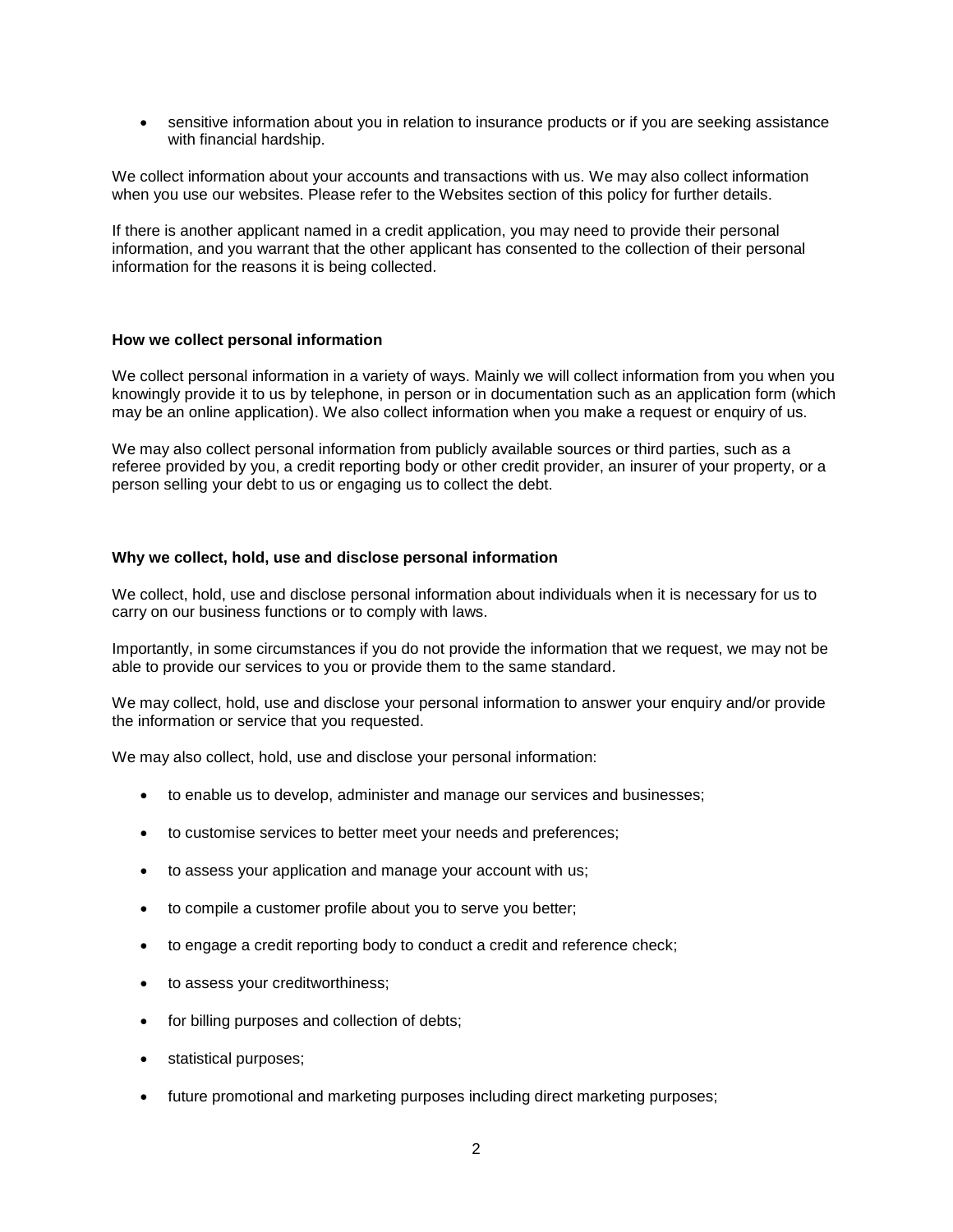- for research purposes to better improve our websites, products or services;
- any other customer support purposes;
- to notify credit providers of a default by you of your agreement with us;
- to advise credit providers of the status of your agreement with us, in circumstances where you are in default with credit providers;
- to deal with complaints;
- to enforce our rights when you are in breach; and
- when authorised or required by law. These laws include:
	- $\circ$  the Anti-Money Laundering and Counter-Terrorism Financing Act 2006 (Cth), which requires us to collect personal information about you when verifying your identity;
	- $\circ$  the National Consumer Credit Protection Act 2009 (Cth), which requires us to make inquiries about you when assessing an application for credit by you; and
	- $\circ$  the Personal Property Securities Act 2009 (Cth), under which we may need to collect personal information about you to record a security interest on the Personal Property Securities Register.

# **When we may disclose your personal information to third parties**

In the course of conducting our business we may provide your personal information to:

- related companies of ours;
- distributors and introducers of our products and services;
- credit reporting bodies;
- other credit providers and insurers;
- service providers including mailhouses, printers, call centres, marketing companies, and technology providers;
- government bodies;
- persons who act as your guarantor or who provide security for credit to you;
- debt collectors and assignees of your debts;
- a recognised external dispute resolution scheme of which we are a member; and
- our professional advisors, including our lawyers, auditors and accountants.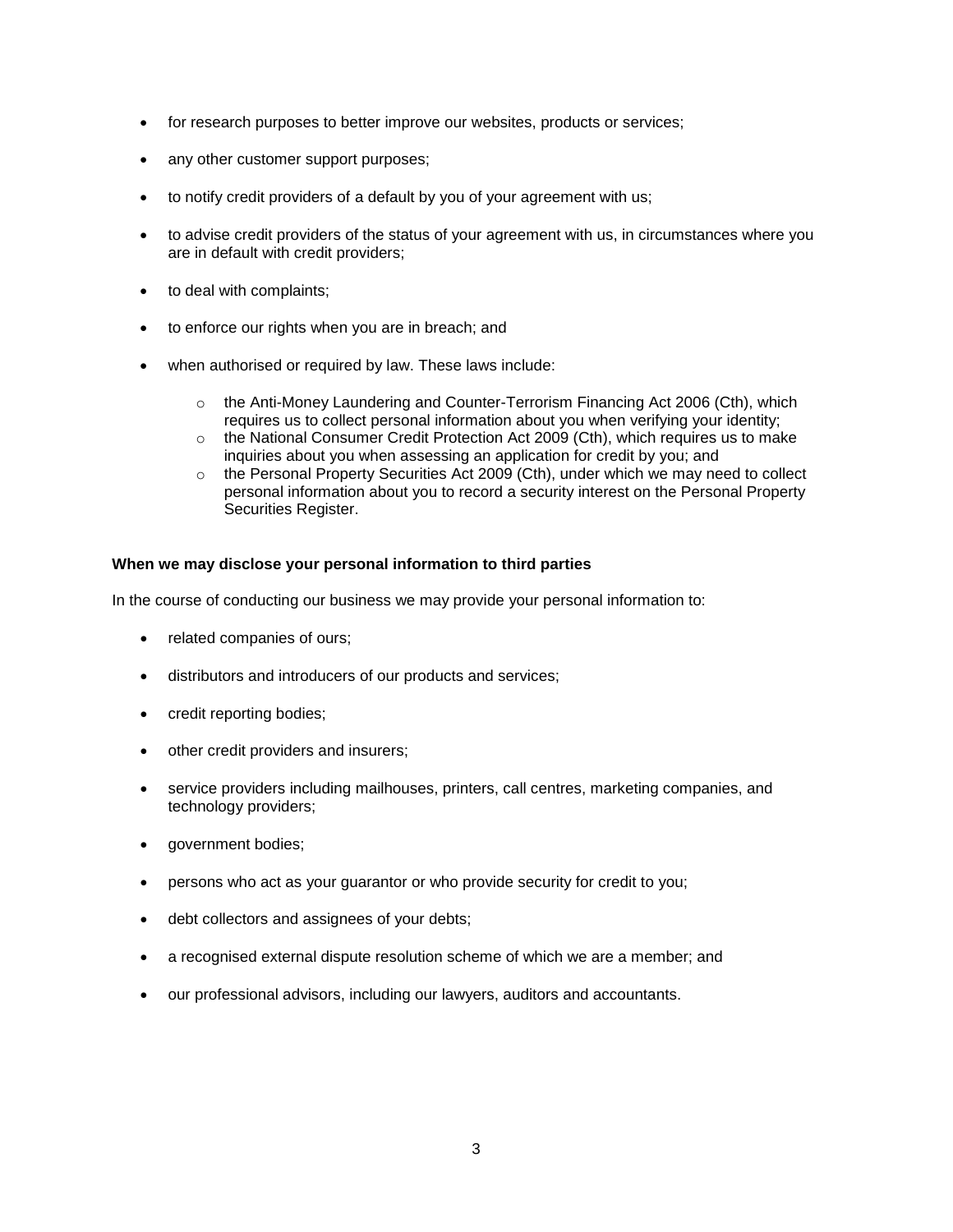# **We may disclose your personal information to third parties**:

- to meet the purpose for which it was submitted;
- if we have your consent to do so or otherwise when we are authorised by law;
- if we are required by law to disclose the information.

# **Security**

All personal information held by us will be handled and stored in accordance with our obligations under the Privacy Act.

We will take reasonable steps to:

- make sure that the personal information we collect, use or disclose is accurate, complete and up to date;
- protect the information from misuse, interference, loss or unauthorised access, modification or disclosure both physically and through computer security methods; and
- destroy or permanently de-identify the information if it is no longer needed for any purpose.

# **Websites**

When you visit our website, we or agencies on our behalf and our internet service provider may monitor and make a record of your visit and log "clickstream data" for statistical purposes, such as your server's IP address.

This privacy policy is strictly limited to the collection, storage and use of personally identifiable information collected from our customers, in the course of our businesses, and does not apply to any third parties. We have no control over the privacy practices or the content of any third party websites, and assume no liability for the privacy practices of these websites.

# **How to access and amend personal information**

On request from you we will provide details of the personal information we hold about you. The release of information is subject to some exceptions such as information relating to existing or any anticipated legal proceedings, together with exceptions provided by the Privacy Act.

Unless unusual circumstances apply, we should provide access to you within 30 days of the request.

We reserve the right to charge a fee for providing access to your information when permitted by law.

To protect your personal information, the request to us must be in writing and can be sent by letter or facsimile or email. All correspondence should be addressed to: